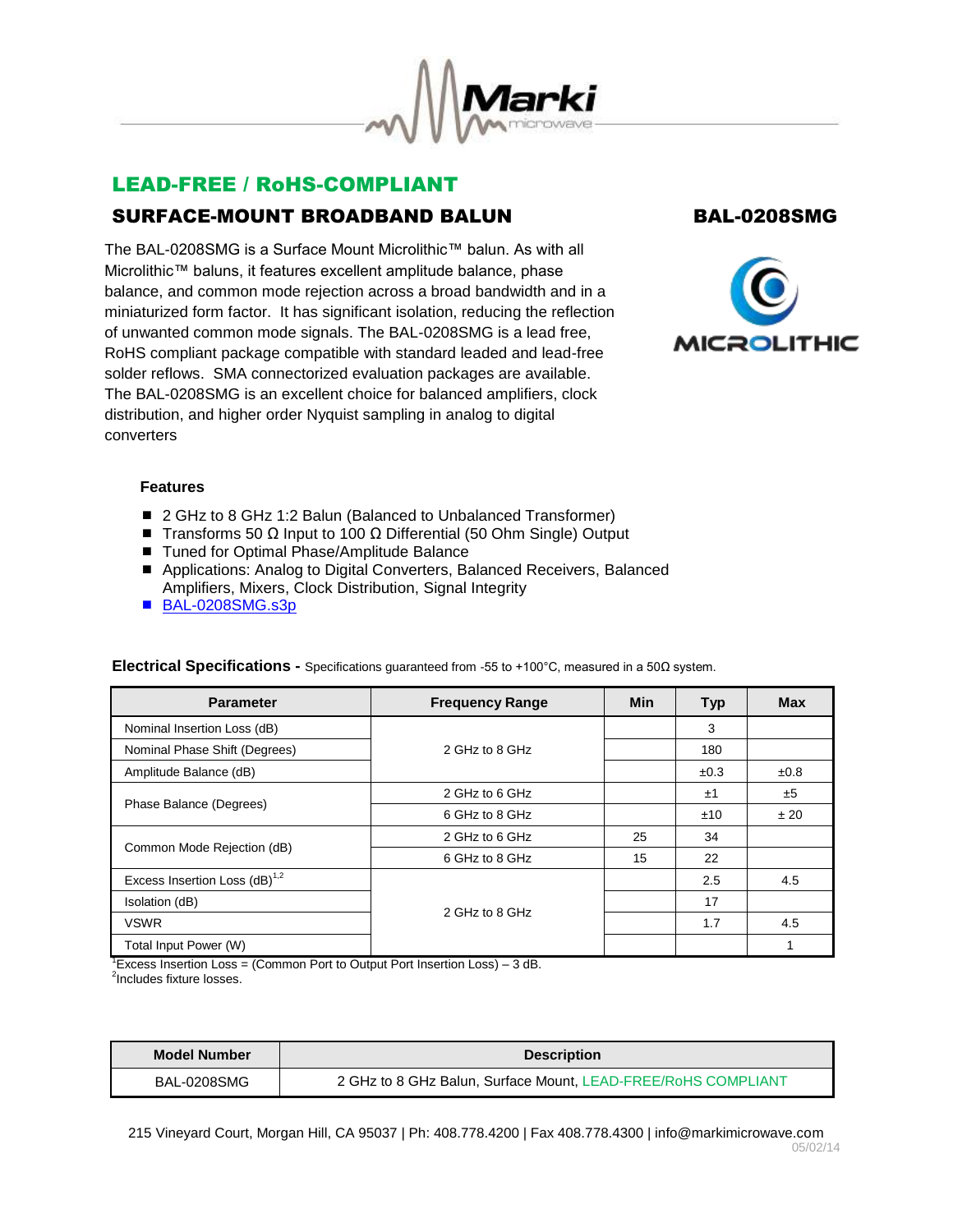

## SURFACE-MOUNT BROADBAND BALUN BAL-0208SMG

*Page 2*



I/O traces and ground plane finish is TiWNiAu, 0.5 microns Au max over 0.15 microns Ni. See **BALSM-ML-PCB** for suggested PCB layout.

### **Block Diagram**

**Typical Performance**



**Single ended to differential Conservation Conservation Conservation Conservation Conservation Conservation Conservation Conservation Conservation Conservation Conservation Conservation Conservation Conservation Conservati** 









Fig. 2. Amplitude balance between balanced ports.

215 Vineyard Court, Morgan Hill, CA 95037 | Ph: 408.778.4200 | Fax 408.778.4300 | info@markimicrowave.com 05/02/14